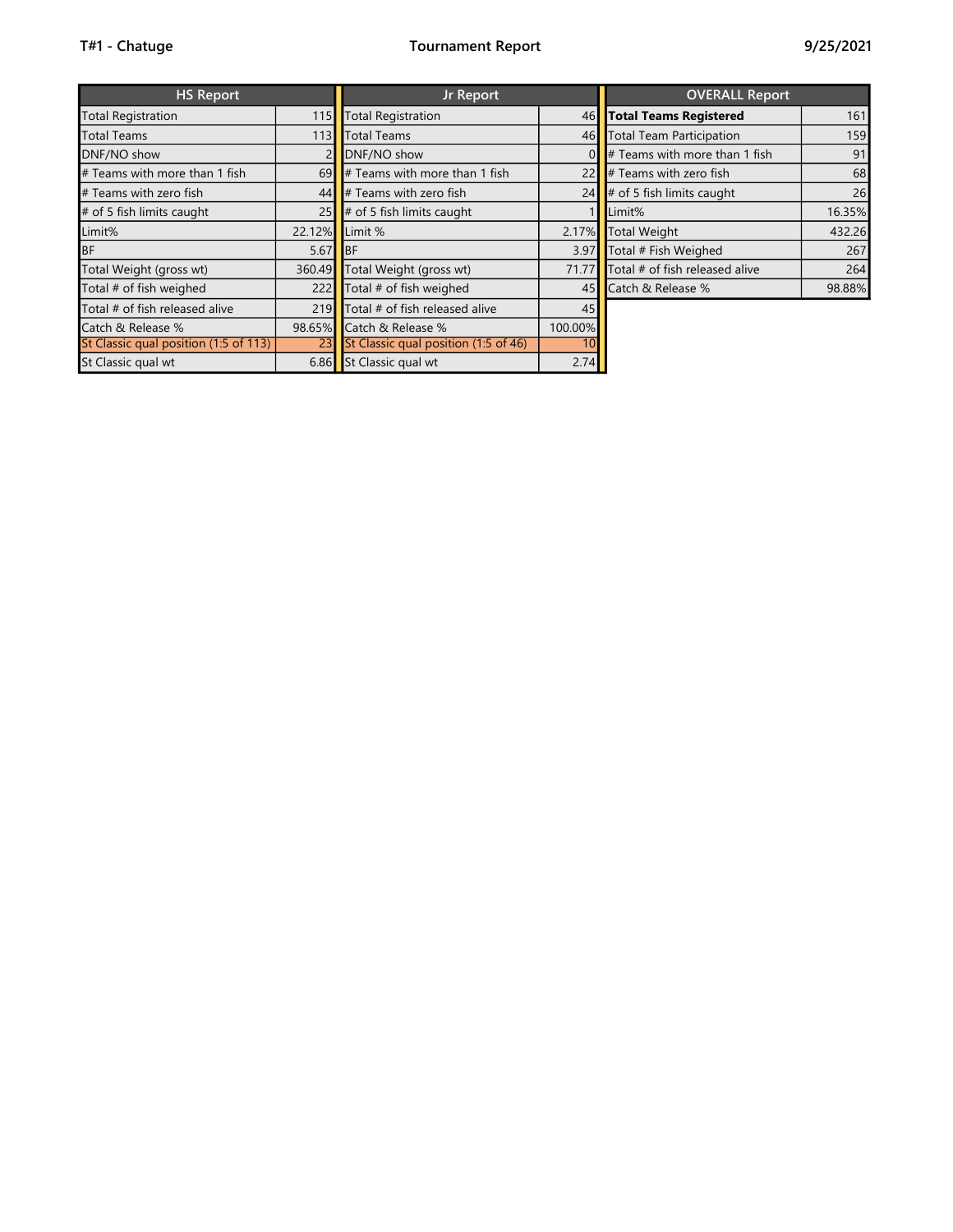|                 |                                                | A1- First                   | A1-Last                         | A2-First                      | A2-Last                 |                             |                   |              |   |   |                             |              |           | AOY        |
|-----------------|------------------------------------------------|-----------------------------|---------------------------------|-------------------------------|-------------------------|-----------------------------|-------------------|--------------|---|---|-----------------------------|--------------|-----------|------------|
| B#              | Jr School                                      | Name                        | <b>Name</b>                     | <b>Name</b>                   | <b>Name</b>             | #f                          | #a                | Wt           | S | Ш | Pen.                        | <b>FWt</b>   | <b>BF</b> | Pts        |
|                 | 42 Franklin County Middle Brody                |                             | Kellum                          | Carson                        | Thompson                | 4                           | 4                 | 9.59         |   |   | $\bullet$                   | 9.59         | 3.29      | 300        |
|                 | <b>2</b> Dawson County Junior   Carter         |                             | Cunningham Kovi                 |                               | Edgil                   | 5                           | 5                 | 7.32         |   |   | $\mathbf o$                 | 7.32         |           | 299        |
| $\overline{4}$  | <b>Central Middle School</b>                   | Jonah                       | Yates                           | Wyatt                         | Harmon                  | 3                           | 3                 | 5.43         |   |   | $\mathbf{0}$                | 5.43         | 3.29      | 298        |
| 21              | Greenbrier Middle SchdBraeden                  |                             | Rustan                          | Mason                         | <b>Miller</b>           | 3                           | 3                 | 4.32         |   |   | $\mathbf o$                 | 4.32         |           | 297        |
| 47              | Lee County Middle                              | Zac                         | Eubanks                         | <b>Reilly</b>                 | <b>Marshall</b>         | 1                           | 1                 | 3.97         |   |   | $\mathbf{0}$                | 3.97         | 3.97      | 296        |
| 35              | Morgan County Middle Trip                      |                             | Jenkins                         | <b>Broughton</b>              | Allen                   | $\overline{2}$              | $\overline{2}$    | 3.59         |   |   | $\mathbf o$                 | 3.59         |           | 295        |
| 19              | <b>Oconee County</b>                           | <b>Brody</b>                | Christopher                     | Colby                         | Christopher             | $\overline{2}$              | 2                 | 3.40         |   |   | $\mathbf o$                 | 3.40         | 1.79      | 294        |
| 44              | <b>GBN</b>                                     | Liam                        | Garrett                         | Hunter                        | Ash                     | 1                           | 1                 | 3.19         |   |   | $\mathbf 0$                 | 3.19         | 3.19      | 293        |
| 9               | <b>Chatuge Anglers</b>                         | River                       | Huffman                         | <b>Miles</b>                  | Donaldson               | 3                           | 3                 | 3.10         |   |   | $\mathbf{0}$                | 3.10         |           | 292        |
|                 | <b>30 Hart County Middle Scl Kale</b>          |                             | <b>Temple</b>                   | Luke                          | <b>Schnell</b>          | 3                           | 3                 | 2.74         |   |   | $\mathbf{0}$                | 2.74         |           | 291        |
|                 | <b>3</b> Franklin County Middle Brantley       |                             | Grizzle                         | Connor                        | <b>Borum</b>            | $\overline{2}$              | $\overline{2}$    | 2.69         |   |   | $\bullet$                   | 2.69         |           | 290        |
|                 | <b>25 Fellowship of Christian Carson</b>       |                             | Seagraves                       | Jackson                       | Sharp                   | 1                           | 1                 | 2.68         |   |   | $\mathbf 0$                 | 2.68         | 2.68      | 289        |
|                 | <b>8</b> Jefferson Middle Schod Wyatt          |                             | Dunagan                         | Wyatt                         | Clayton                 | $\overline{2}$              | 2                 | 2.62         |   |   | $\mathbf 0$                 | 2.62         |           | 288        |
|                 | <b>16 Madison County Middle Brady</b>          |                             | Garrison                        | Riley                         | Haney                   | $\overline{2}$              | $\overline{2}$    | 2.58         |   |   | $\mathbf 0$                 | 2.58         |           | 287        |
|                 | <b>31 Clarks Hill</b>                          | Preston                     | Holmes                          | <b>Tripp</b>                  | <b>Brantley</b>         | $\overline{2}$              | $\overline{2}$    | 2.41         |   |   | $\mathbf o$                 | 2.41         |           | 286        |
| $\mathbf{z}$    | <b>Mount Paran Christian</b>                   | Nolan                       | Wolfe                           | <b>Blake</b>                  | Jervey                  | $\overline{2}$              | 2                 | 2.17         |   |   | $\mathbf o$                 | 2.17         |           | 285        |
|                 | 28 Central Middle School                       | Logan                       | Forrester                       | Joshua                        | Muse                    | $\overline{2}$              | 2                 | 2.13         |   |   | $\mathbf 0$                 | 2.13         |           | 284        |
| 12 <sub>l</sub> | Hart County Middle sch Landry                  |                             | Carter                          | Riley                         | <b>Sanders</b>          | 1                           | 1                 | 2.08         |   |   | $\mathbf 0$                 | 2.08         | 2.08      | 283        |
| 33              | Jefferson Middle Schod Daniel                  |                             | Coker                           | <b>Tripp</b>                  | Porter                  | 1                           | 1                 | 1.95         |   |   | $\mathbf 0$                 | 1.95         |           | 282        |
|                 | <b>34 Heard County Middle S Jeremiah</b>       |                             | Kehrley                         | Jonah                         | Kehrley                 | 1                           | 1                 | 1.69         |   |   | $\mathbf{0}$                | 1.69         | 1.69      | 281        |
|                 | 20 Lee County Middle                           | <b>Christal</b>             | Rudd                            | Carter                        | Lawrence                | 1                           | 1                 | 1.11         |   |   | $\mathbf{0}$                | 1.11         | 1.11      | 280        |
|                 | <b>32</b> Central Middle School                | <b>Kyle</b>                 | Wood                            | <b>Bradley</b>                | Merritt                 | 1                           | 1                 | 1.01         |   |   | $\mathbf 0$                 | 1.01         | 1.01      | 279        |
|                 | 1 Jefferson Middle Schod Landon                |                             | Lord                            | Cohen                         | Hall                    | $\bf{0}$                    | $\mathbf{0}$      | 0.00         |   |   | $\mathbf{0}$                | 0.00         |           | 229        |
|                 | <b>5</b> Central middle School                 | Tripp                       | <b>Braswell</b>                 | Slade                         | Williams                | $\mathbf 0$                 | 0                 | 0.00         |   |   | $\mathbf o$                 | 0.00         |           | 229        |
|                 | <b>6</b> Madison County Middl Landry           |                             | <b>Tolbert</b>                  | Theron                        | Lord                    | $\bf{0}$                    | $\mathbf{0}$      | 0.00         |   |   | $\mathbf o$                 | 0.00         |           | 229        |
|                 | 10 Clarks Hill                                 | <b>Nicholas</b>             | Deckert                         | <b>Nathan</b>                 | Moore                   | $\mathbf 0$                 | 0                 | 0.00         |   |   | $\mathbf o$                 | 0.00         |           | 229        |
| 11              | <b>Central Middle School</b>                   | Holt                        | Harmon                          | Walker                        | <b>Britt</b>            | $\bf{0}$                    | $\mathbf{0}$      | 0.00         |   |   | $\mathbf o$                 | 0.00         |           | 229        |
| 13              | <b>Central Middle</b>                          | Sam                         | Gibbs                           | Rhett                         | McClung                 | 0                           | 0                 | 0.00         |   |   | $\mathbf{0}$                | 0.00         |           | 229        |
| 14              | <b>Clarks Hill</b>                             | <b>Drew</b>                 | <b>Higgins</b>                  | Hunter                        | Minyard                 | $\bf{0}$                    | $\mathbf{0}$      | 0.00         |   |   | $\mathbf 0$                 | 0.00         |           | 229        |
|                 | <b>15 Lee County Middle</b>                    | Charlie                     | Proctor                         | <b>Brooks</b>                 | Strickland              | $\bf{0}$                    | 0                 | 0.00         |   |   | $\mathbf{0}$                | 0.00         |           | 229        |
|                 | 17 VILLA RICA HS JR DIV                        | <b>GRAYSEN</b>              | <b>CROSS</b>                    | <b>KOBIE</b>                  | <b>CROSS</b>            | $\bf{0}$                    | $\mathbf{0}$      | 0.00         |   |   | $\mathbf{0}$                | 0.00         |           | 229        |
|                 | <b>18 Morgan County Middle Jace</b>            |                             | Vandiver                        | Seth                          | <b>Mullins</b>          | $\mathbf 0$                 | 0                 | 0.00         |   |   | $\mathbf 0$                 | 0.00         |           | 229        |
|                 | <b>22</b> Tallulah Falls School                | Daryl (DJ)                  | <b>Broome</b>                   | <b>Jack</b>                   | Thomson                 | $\mathbf{0}$<br>$\mathbf 0$ | $\mathbf{0}$<br>0 | 0.00         |   |   | $\mathbf{0}$<br>$\mathbf 0$ | 0.00         |           | 229<br>229 |
|                 | <b>23 Lee County Middle</b>                    | Cole                        | <b>Bridges</b>                  | Payton                        | Schabeck                |                             |                   | 0.00         |   |   | $\mathbf o$                 | 0.00         |           |            |
|                 | 24 Lee County Middle                           | <b>Mack</b><br><b>Ellis</b> | <b>McCarty</b><br><b>Turner</b> | <b>Nate</b><br><b>Blalock</b> | <b>Shepard</b><br>Eskew | $\bf{0}$<br>$\mathbf 0$     | $\mathbf{0}$<br>0 | 0.00<br>0.00 |   |   | $\mathbf o$                 | 0.00<br>0.00 |           | 229<br>229 |
| 27              | <b>Heard County Middle 9</b><br>29 Clarks Hill | <b>Tucker</b>               |                                 |                               |                         | $\mathbf{0}$                | $\mathbf{0}$      | 0.00         |   |   | $\bullet$                   | 0.00         |           | 229        |
|                 | <b>36</b> Southwest Georgia Aca Jeb            |                             | Bruyninckx<br><b>Trawick</b>    | Ayden                         | Hair                    | $\mathbf 0$                 | 0                 | 0.00         |   |   | $\bullet$                   | 0.00         |           | 229        |
|                 | 37 Morgan County Middle Brody                  |                             | Torbush                         | Jackson<br><b>JD</b>          | Jones<br><b>Watkins</b> | $\mathbf 0$                 | $\mathbf{0}$      | 0.00         |   |   | $\bullet$                   | 0.00         |           | 229        |
|                 | 38 Lee County Middle                           | Weston                      | Anderson                        | Tyler                         | Henderson               | $\bf{0}$                    | 0                 | 0.00         |   |   | $\bullet$                   | 0.00         |           | 229        |
|                 | 39 Oconee Middle                               | <b>Bowen</b>                | Miller                          | Charlie                       | West                    | $\mathbf 0$                 | $\mathbf{0}$      | 0.00         |   |   | $\bullet$                   | 0.00         |           | 229        |
|                 | 40 Franklin County Middle Luke                 |                             | Holcomb                         | Caden                         | Cawthon                 | $\bf{0}$                    | 0                 | 0.00         |   |   | $\bullet$                   | 0.00         |           | 229        |
|                 | 41 Jefferson Middle Schod Brennan              |                             | <b>Mills</b>                    | <b>Barrett</b>                | Clayton                 | $\bf{0}$                    | $\mathbf{0}$      | 0.00         |   |   | $\bullet$                   | 0.00         |           | 229        |
|                 | 43 Mt Paran Christain Scho Bodee               |                             | Powell                          | Copper                        | Turnbull                | $\mathbf 0$                 | $\mathbf 0$       | 0.00         |   |   | $\bullet$                   | 0.00         |           | 229        |
|                 | 45 Central Elementary Sch Miles                |                             | Hall                            | Knox                          | <b>Benefield</b>        | $\mathbf 0$                 | 0                 | 0.00         |   |   | $\bullet$                   | 0.00         |           | 229        |
|                 | 46 Central MS of Carrollto tristan             |                             | elrod                           | Tucker                        | <b>Simmons</b>          | $\mathbf 0$                 | 0                 | 0.00         |   |   | $\bullet$                   | 0.00         |           | 229        |
|                 |                                                |                             |                                 |                               |                         |                             |                   |              |   |   |                             |              |           |            |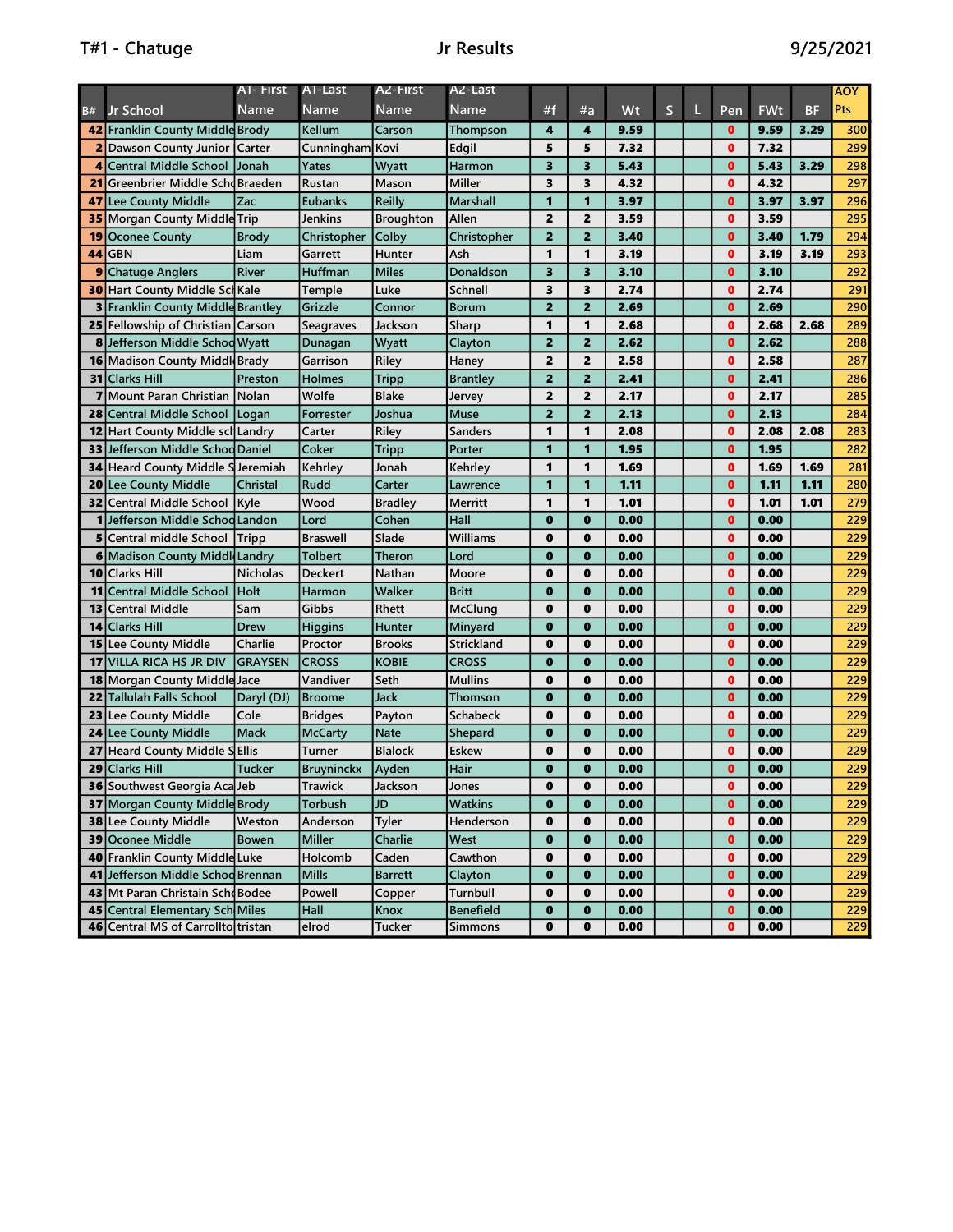|          |                                     | A1- First            | A1-Last          | A2-First           | A <sub>2</sub> -Last |                         |                         |              |             |              |              |           | <b>AOY</b>       |
|----------|-------------------------------------|----------------------|------------------|--------------------|----------------------|-------------------------|-------------------------|--------------|-------------|--------------|--------------|-----------|------------------|
| B#       | <b>High School</b>                  | Name                 | Name             | Name               | Name                 | #f                      | #a                      | Wt           | $\mathsf S$ | Pen          | <b>FWt</b>   | <b>BF</b> | <b>Pts</b>       |
|          | 42 Jefferson High SchodCole         |                      | Griggs           | Camden             | Gunter               | 5                       | 5                       | 11.35        |             | $\mathbf{0}$ | 11.35        |           | 300              |
| 107      | <b>Chatuge Anglers</b>              | Logan                | Russell          | Owen               | Jenkins              | 5                       | 5                       | 11.34        |             | $\mathbf{0}$ | 11.34        | 3.49      | 299              |
| 72       | North Paulding High Delbert         |                      | Wilson           | Hayden             | Whittemore           | 5                       | 5                       | 10.93        |             | $\mathbf{0}$ | 10.93        |           | 298              |
| 105      | <b>Clarks Hill</b>                  | <b>Wick</b>          | Medlin           | Jase               | <b>Sparks</b>        | 5                       | 5                       | 10.38        |             | $\bf{0}$     | 10.38        | 3.34      | 297              |
|          | 10 Morgan County High Nolan         |                      | Holloway         | Jackson            | Fanning              | 5                       | 5                       | 10.32        |             | $\mathbf{0}$ | 10.32        | 2.56      | 296              |
| 51       | Greenbrier High Sch Henry           |                      | Garrett          | Jacob              | Hodge                | 5                       | 5                       | 10.25        |             | $\bf{0}$     | 10.25        |           | 295              |
| 113      | Loganville                          | Chan                 | Cawthon          | <b>Troy</b>        | Harper               | 5                       | 5                       | 9.92         |             | $\bf{0}$     | 9.92         |           | 294              |
| 108      | Madison Co. High                    | Levi                 | <b>Seagraves</b> | <b>Blake</b>       | Hooper               | 5                       | 5                       | 9.88         |             | $\mathbf 0$  | 9.88         |           | 293              |
| 91       | Mount Paran Christia Chloe          |                      | Keel             | Nani Grace         | <b>Arnold</b>        | 5                       | 5                       | 9.81         |             | $\mathbf{0}$ | 9.81         |           | 292              |
| 114      | Madison County Hig Logan            |                      | Fisher           | Will               | Hart                 | 5                       | 5                       | 9.48         |             | $\mathbf{0}$ | 9.48         | 3.48      | 291              |
| 37       | <b>Clarks Hill</b>                  | Isaac                | Dewsbury         | Joshua             | Mojica               | 5                       | 5                       | 9.21         |             | $\mathbf{0}$ | 9.21         | 4.89      | 290              |
| 25       | Rabun County High (Owen             |                      | Thompson         | <b>Jasper</b>      | <b>Stancil</b>       | 5                       | 5                       | 9.03         |             | $\mathbf{0}$ | 9.03         | 3.79      | 289              |
|          | 110 North Paulding High Blake       |                      | <b>Edwards</b>   | Caleb              | <b>Edwards</b>       | 5                       | 5                       | 9.00         |             | $\mathbf{0}$ | 9.00         |           | 288              |
|          | Bainbridge High Sch Bowynn          |                      | <b>Brown</b>     | Shane              | Dill                 | 5                       | 5                       | 8.95         |             | $\bf{0}$     | 8.95         |           | 287              |
| 50<br>41 | Greenbrier High Sch Parker          |                      | Leiter           | Carson             | <b>Tomac</b>         | 5                       | 5                       | 8.92         |             | $\bf{0}$     | 8.92         |           | 286              |
| 68       | <b>Cook High</b>                    | Mason                | White            | Levi               | Singeltary           | 4                       | 4                       | 8.18         |             | 0            | 8.18         | 4.07      | 285              |
| 77       | <b>Pickens High School Wyatt</b>    |                      | <b>Richards</b>  | Colby              | Goforth              | 5                       | 5                       | 8.17         |             | $\mathbf{0}$ | 8.17         |           | 284              |
|          | Greenbrier High Sch Hayden          |                      | Reville          | Mason              | Garnto               | 5                       | 5                       | 7.85         |             | $\mathbf{0}$ | 7.85         |           | 283              |
| 55       |                                     |                      |                  |                    |                      | 5                       |                         |              |             | $\mathbf{0}$ |              |           |                  |
| 43       | <b>Westfield School</b>             | <b>Benjamin</b>      | Lawson           | <b>Brant</b>       | <b>Beckham</b>       | 3                       | 5<br>3                  | 7.34         |             | $\mathbf{0}$ | 7.34         |           | 282              |
| 92       | <b>Winder-Barrow</b>                | <b>Brett</b><br>Luke | <b>Boswell</b>   | Dylan              | <b>Thayer</b>        | 5                       | 5                       | 7.29<br>7.26 |             | $\bullet$    | 7.29<br>7.26 |           | 281<br>280       |
| 20       | <b>GBN High School</b>              |                      | Davis            | Peyton             | Dunn                 | 5                       | 5                       |              |             | $\bullet$    | 7.17         |           | 279              |
| 48       | Oconee County High Grady            |                      | <b>Bartlett</b>  | Reese              | <b>Brown</b>         |                         |                         | 7.17         |             |              |              |           |                  |
| 6        | Greenbrier High Schologan           |                      | Dixon            | Walker             | Celv                 | 5                       | 5                       | 6.86         |             | $\mathbf{0}$ | 6.86         | 2.57      | 278              |
| 12       | Greenbrier High Sch Lucas           |                      | Johnson          | <b>Bryant</b>      | Hodge                | 5                       | 5                       | 6.22         |             | $\mathbf{0}$ | 6.22         | 1.54      | 277              |
| 86       | <b>GBN High School</b>              | Coby                 | Thompson         | Bentley            | Floyd                | 5                       | 5                       | 6.18         |             | $\mathbf{0}$ | 6.18         |           | 276              |
| 87       | Greenbrier High Sch Tripp           |                      | Tamasi           | Grayson            | Sidel                | 3                       | 3                       | 6.10         |             | $\mathbf{0}$ | 6.10         |           | 275              |
| 103      | <b>GBN High School</b>              | Camden               | Potts            | Landon             | <b>Stirling</b>      | 3                       | 3                       | 5.99         |             | $\bf{0}$     | 5.99         |           | $\overline{274}$ |
| 82       | Tallulah Falls                      | Goerge               | Ketch            | Austin             | <b>Zigler</b>        | $\overline{2}$          | 1                       | 5.67         |             | 0.3          | 5.42         | 5.67      | 273              |
|          | 100 Miller County High S Landon     |                      | <b>Givens</b>    | Carson             | Wilson               | $\overline{\mathbf{3}}$ | 3                       | 5.14         |             | $\bullet$    | 5.14         |           | 272              |
| 29       | West GA AmBASSad Garrett            |                      | Cromer           | Levi               | Garner               | $\overline{2}$          | 2                       | 5.12         |             | $\mathbf{0}$ | 5.12         | 3.41      | 271              |
| 22       | Oconee County High Sauel            |                      | <b>Davis</b>     | Jackson            | Dew                  | 5                       | 5                       | 4.95         |             | $\mathbf{0}$ | 4.95         |           | 270              |
| 83       | <b>Clarks Hill</b>                  | Trey                 | <b>Blackmon</b>  | <b>Blake</b>       | Tench                | 4                       | 4                       | 4.89         |             | 0            | 4.89         |           | 269              |
| 14       | Lee County High Sch Hunter          |                      | <b>Rudd</b>      | Seth               | <b>Walls</b>         | 4                       | 4                       | 4.84         |             | $\mathbf{0}$ | 4.84         |           | 268              |
|          | 52 Stephens County                  | Colton               | <b>Bartmas</b>   | Luke               | Carter               | 4                       | 4                       | 4.84         |             | 0            | 4.84         |           | 268              |
|          | 59 Morgan County High Braydon       |                      | <b>Rhoades</b>   | Jordan             | Rhoades              | $\overline{2}$          | $\overline{2}$          | 4.78         |             | $\mathbf{0}$ | 4.78         |           | 267              |
| 75       | Lee County High Sch Tripp           |                      | <b>Williams</b>  | Tanner             | Rojek                | 5                       | 5                       | 4.66         |             | $\mathbf{0}$ | 4.66         |           | 266              |
|          | 115 Creekview HS                    | <b>Eric</b>          | <b>Beasley</b>   | Seth               | Johnson              | 4                       | $\overline{\mathbf{4}}$ | 4.54         |             | $\bullet$    | 4.54         |           | 265              |
|          | 46 Fellowship Christian Holden      |                      | McClung          | Robert             | Wade                 | 3                       | 3                       | 4.42         |             | $\mathbf{a}$ | 4.42         |           | $\overline{264}$ |
|          | 84 Harris County High SLevi         |                      | <b>Bolton</b>    | Pierce             | Smith                | 4                       | $\boldsymbol{4}$        | 4.20         |             | $\bullet$    | 4.20         |           | 263              |
|          | <b>15 Banks County High S Kasey</b> |                      | Lowe             | Zak                | McClellon            | 3                       | 3                       | 4.11         |             | $\mathbf 0$  | 4.11         |           | 262              |
|          | 56 West Georgia AmBA Sean           |                      | Lawson           | <b>Brooks</b>      | Lawson               | 3                       | 3                       | 4.09         |             | $\bullet$    | 4.09         | 2.14      | 261              |
|          | 4 Pickens high school Jackson       |                      | Moss             | Cooper             | Cantrell             | 3                       | 3                       | 3.87         |             | $\mathbf 0$  | 3.87         |           | 260              |
|          | 35 Franklin County High Rylan       |                      | <b>Tamplin</b>   | <b>AJ</b><br>Ethan | <b>Peeples</b>       | $\overline{\mathbf{c}}$ | $\overline{\mathbf{2}}$ | 3.74         |             | $\bullet$    | 3.74         |           | 259              |
|          | 17 Haralson County Hig Dalton       |                      | <b>Tilley</b>    |                    | Carter               | $\overline{2}$          | 1                       | 3.62         |             | 0.3          | 3.37         | 3.62      | 258              |
|          | 7 Pickens High School Blake         |                      | Puckett          | Sawyer             | Hogan                | $\overline{\mathbf{2}}$ | $\overline{2}$          | 3.35         |             | $\bullet$    | 3.35         |           | 257              |
|          | <b>16</b> Trinity Christian SchoMax |                      | Gosdin           | Wyatt              | Wood                 | 3                       | 3                       | 3.16         |             | $\bullet$    | 3.16         |           | 256              |
|          | 112 Lumpkin County hig Levi         |                      | Self             | Andy               | Abernathy            | 3                       | 3                       | 3.04         |             | $\bullet$    | 3.04         |           | 255              |
|          | 62 Clarke Central High SBo          |                      | <b>Brodrick</b>  | Lukas              | Cornish              | 1                       | 1                       | 2.89         |             | $\bullet$    | 2.89         | 2.89      | 254              |
|          | 89 Trinity Christian Scho Matthew   |                      | <b>Wells</b>     | Reese              | Earl                 | 1                       | 1                       | 2.81         |             | $\mathbf{0}$ | 2.81         | 2.81      | 253              |
|          | 24 Lee County High Sch Brady        |                      | Winborne         | <b>Matthew</b>     | English              | 2                       | 2                       | 2.37         |             | $\bullet$    | 2.37         |           | 252              |
|          | 5 Morgan County High Benjamin       |                      | Lanford          | Colby              | <b>Brown</b>         | $\overline{\mathbf{2}}$ | $\overline{2}$          | 2.33         |             | $\bullet$    | 2.33         |           | 251              |
|          | 79 Trinity Christian Scho Cason     |                      | Rowland          | Kate               | Sweitzer             | $\overline{2}$          | 2                       | 2.23         |             | $\bullet$    | 2.23         |           | 250              |
|          | 61 Clarks Hill                      | <b>Baden</b>         | Culpepper        | <b>Chris</b>       | Shay                 | 1                       | 1                       | 2.21         |             | $\bullet$    | 2.21         | 2.21      | 249              |
|          | 8 North Paulding                    | Mitchell             | Dean             | Eli                | Wiggins              | 1                       | 1                       | 2.18         |             | $\bullet$    | 2.18         | 2.18      | 248              |
|          | 95 Harris County                    | Colby                | Koon             | Cole               | <b>Reynolds</b>      | 2                       | $\overline{2}$          | 2.18         |             | $\bullet$    | 2.18         |           | 248              |
|          | 98 Lee County High Sch Nikki        |                      | Jones            | <b>Stewart</b>     | Mixon                | 1                       | 1                       | 2.04         |             | $\bullet$    | 2.04         | 2.04      | 247              |
|          | 9 Franklin County High briar        |                      | dove             | kase               | dove                 | 2                       | 2                       | 2.00         |             | $\mathbf{0}$ | 2.00         |           | 246<br>245       |
|          | 11 Clarks Hill                      | Coleman              | Clark            | Gunner             | Couch                | 1                       | 1                       | 1.68         |             | $\mathbf 0$  | 1.68         |           |                  |